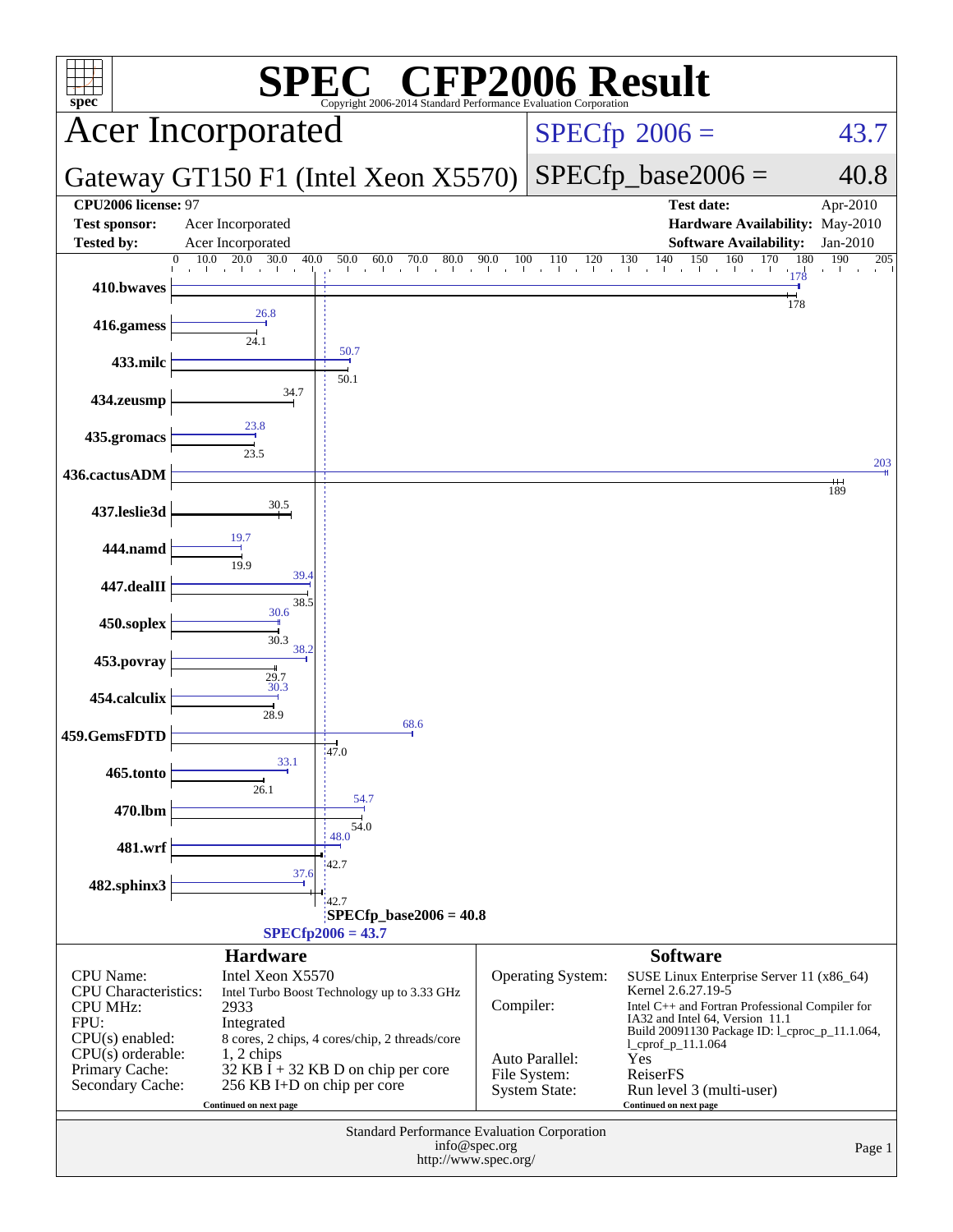

| <b>Results Table</b>                                                                                     |                |       |                |       |                |              |                |              |                |              |                |              |
|----------------------------------------------------------------------------------------------------------|----------------|-------|----------------|-------|----------------|--------------|----------------|--------------|----------------|--------------|----------------|--------------|
|                                                                                                          | <b>Base</b>    |       |                |       |                | <b>Peak</b>  |                |              |                |              |                |              |
| <b>Benchmark</b>                                                                                         | <b>Seconds</b> | Ratio | <b>Seconds</b> | Ratio | <b>Seconds</b> | <b>Ratio</b> | <b>Seconds</b> | <b>Ratio</b> | <b>Seconds</b> | <b>Ratio</b> | <b>Seconds</b> | <b>Ratio</b> |
| 410.bwayes                                                                                               | 77.7           | 175   | 76.5           | 178   | 76.5           | 178          | 76.3           | 178          | 76.1           | 179          | 76.3           | 178          |
| 416.gamess                                                                                               | 813            | 24.1  | 811            | 24.2  | 814            | 24.1         | 735            | 26.6         | 729            | 26.9         | 731            | 26.8         |
| $433$ .milc                                                                                              | 183            | 50.1  | 183            | 50.1  | 183            | 50.2         | 181            | 50.7         | 181            | 50.7         | 181            | 50.7         |
| 434.zeusmp                                                                                               | 263            | 34.7  | 262            | 34.8  | 263            | 34.6         | 263            | 34.7         | 262            | 34.8         | 263            | 34.6         |
| 435.gromacs                                                                                              | 304            | 23.5  | 304            | 23.5  | 305            | 23.4         | 301            | 23.7         | 300            | 23.8         | 299            | 23.9         |
| 436.cactusADM                                                                                            | 63.2           | 189   | 63.6           | 188   | 62.6           | 191          | 59.0           | 203          | 58.7           | 203          | 58.9           | 203          |
| 437.leslie3d                                                                                             | 309            | 30.4  | 308            | 30.5  | 278            | 33.9         | 309            | 30.4         | 308            | 30.5         | 278            | 33.9         |
| 444.namd                                                                                                 | 404            | 19.9  | 404            | 19.9  | 403            | 19.9         | 407            | 19.7         | 407            | 19.7         | 409            | 19.6         |
| 447.dealII                                                                                               | 297            | 38.5  | 297            | 38.5  | 297            | 38.5         | 290            | 39.4         | <b>290</b>     | 39.4         | 290            | 39.4         |
| 450.soplex                                                                                               | 275            | 30.3  | 275            | 30.3  | 275            | 30.3         | 273            | 30.6         | 276            | 30.2         | 272            | 30.6         |
| 453.povray                                                                                               | 179            | 29.7  | 182            | 29.2  | 179            | 29.7         | 139            | 38.2         | 140            | 38.1         | 139            | 38.4         |
| 454.calculix                                                                                             | 284            | 29.1  | 285            | 28.9  | 287            | 28.8         | 272            | 30.3         | 272            | 30.3         | 272            | 30.3         |
| 459.GemsFDTD                                                                                             | 226            | 46.9  | 226            | 47.0  | 226            | 47.0         | 155            | 68.6         | 155            | 68.6         | 155            | 68.4         |
| 465.tonto                                                                                                | 376            | 26.2  | 377            | 26.1  | 377            | 26.1         | 297            | 33.1         | 298            | 33.1         | 299            | 32.9         |
| 470.1bm                                                                                                  | 254            | 54.0  | 254            | 54.0  | 254            | 54.0         | 251            | 54.7         | 251            | 54.7         | 251            | 54.7         |
| 481.wrf                                                                                                  | 262            | 42.7  | 261            | 42.7  | 263            | 42.5         | 233            | 47.9         | 233            | 48.0         | 233            | 48.0         |
| 482.sphinx3                                                                                              | 455            | 42.8  | 457            | 42.7  | 493            | 39.6         | 522            | 37.4         | 519            | 37.6         | 518            | 37.6         |
| Results appear in the order in which they were run. Bold underlined text indicates a median measurement. |                |       |                |       |                |              |                |              |                |              |                |              |

### **[Operating System Notes](http://www.spec.org/auto/cpu2006/Docs/result-fields.html#OperatingSystemNotes)**

'ulimit -s unlimited' was set for stacksize unlimited

### **[General Notes](http://www.spec.org/auto/cpu2006/Docs/result-fields.html#GeneralNotes)**

 OMP\_NUM\_THREADS set to number of cores KMP\_AFFINITY set to granularity=fine,scatter KMP\_STACKSIZE set to 200M This result was measured on the Gateway GT150 F1. The Acer AT150 F1 and Gateway GT150 F1 are electronically equivalent. Binaries were compiled on SLES 10 with Binutils 2.18.50.0.7.20080502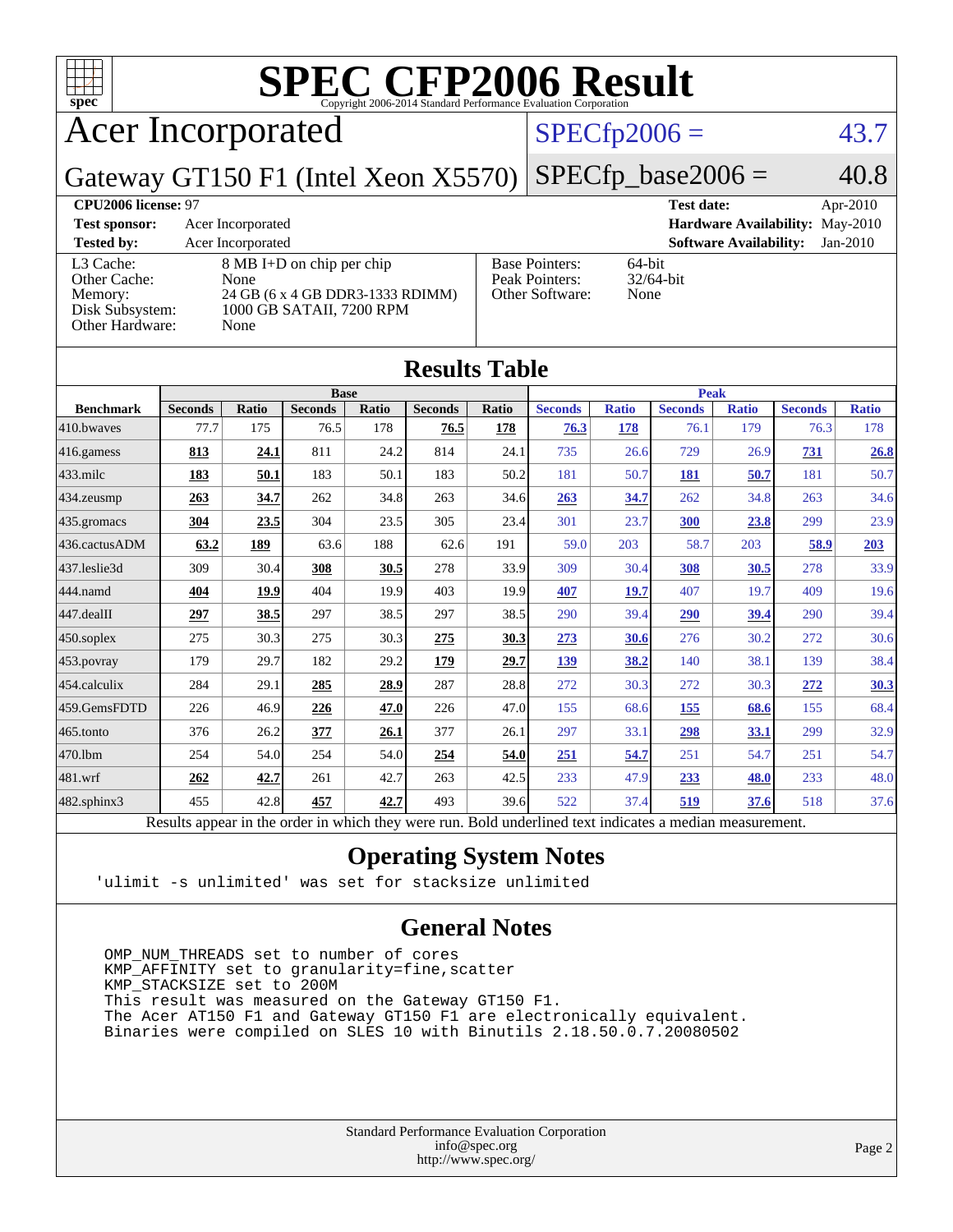

# **[SPEC CFP2006 Result](http://www.spec.org/auto/cpu2006/Docs/result-fields.html#SPECCFP2006Result)**

## Acer Incorporated

 $SPECTp2006 = 43.7$ 

Gateway GT150 F1 (Intel Xeon X5570)  $SPECTp\_base2006 = 40.8$ 

**[CPU2006 license:](http://www.spec.org/auto/cpu2006/Docs/result-fields.html#CPU2006license)** 97 **[Test date:](http://www.spec.org/auto/cpu2006/Docs/result-fields.html#Testdate)** Apr-2010 **[Test sponsor:](http://www.spec.org/auto/cpu2006/Docs/result-fields.html#Testsponsor)** Acer Incorporated **[Hardware Availability:](http://www.spec.org/auto/cpu2006/Docs/result-fields.html#HardwareAvailability)** May-2010 **[Tested by:](http://www.spec.org/auto/cpu2006/Docs/result-fields.html#Testedby)** Acer Incorporated **[Software Availability:](http://www.spec.org/auto/cpu2006/Docs/result-fields.html#SoftwareAvailability)** Jan-2010

### **[Base Compiler Invocation](http://www.spec.org/auto/cpu2006/Docs/result-fields.html#BaseCompilerInvocation)**

[C benchmarks](http://www.spec.org/auto/cpu2006/Docs/result-fields.html#Cbenchmarks): icc  $-m64$ 

[C++ benchmarks:](http://www.spec.org/auto/cpu2006/Docs/result-fields.html#CXXbenchmarks) [icpc -m64](http://www.spec.org/cpu2006/results/res2010q3/cpu2006-20100608-11685.flags.html#user_CXXbase_intel_icpc_64bit_bedb90c1146cab66620883ef4f41a67e)

[Fortran benchmarks](http://www.spec.org/auto/cpu2006/Docs/result-fields.html#Fortranbenchmarks): [ifort -m64](http://www.spec.org/cpu2006/results/res2010q3/cpu2006-20100608-11685.flags.html#user_FCbase_intel_ifort_64bit_ee9d0fb25645d0210d97eb0527dcc06e)

[Benchmarks using both Fortran and C](http://www.spec.org/auto/cpu2006/Docs/result-fields.html#BenchmarksusingbothFortranandC): [icc -m64](http://www.spec.org/cpu2006/results/res2010q3/cpu2006-20100608-11685.flags.html#user_CC_FCbase_intel_icc_64bit_0b7121f5ab7cfabee23d88897260401c) [ifort -m64](http://www.spec.org/cpu2006/results/res2010q3/cpu2006-20100608-11685.flags.html#user_CC_FCbase_intel_ifort_64bit_ee9d0fb25645d0210d97eb0527dcc06e)

### **[Base Portability Flags](http://www.spec.org/auto/cpu2006/Docs/result-fields.html#BasePortabilityFlags)**

| 410.bwaves: -DSPEC CPU LP64                |                                                                |
|--------------------------------------------|----------------------------------------------------------------|
| 416.gamess: -DSPEC_CPU_LP64                |                                                                |
| 433.milc: -DSPEC CPU LP64                  |                                                                |
| 434.zeusmp: -DSPEC_CPU_LP64                |                                                                |
| 435.gromacs: -DSPEC_CPU_LP64 -nofor_main   |                                                                |
| 436.cactusADM: -DSPEC CPU LP64 -nofor main |                                                                |
| 437.leslie3d: -DSPEC CPU LP64              |                                                                |
| 444.namd: - DSPEC CPU LP64                 |                                                                |
| 447.dealII: -DSPEC CPU LP64                |                                                                |
| 450.soplex: -DSPEC_CPU_LP64                |                                                                |
| 453.povray: -DSPEC_CPU_LP64                |                                                                |
| 454.calculix: -DSPEC CPU LP64 -nofor main  |                                                                |
| 459.GemsFDTD: -DSPEC CPU LP64              |                                                                |
| 465.tonto: - DSPEC CPU LP64                |                                                                |
| 470.1bm: - DSPEC_CPU LP64                  |                                                                |
|                                            | 481.wrf: -DSPEC_CPU_LP64 -DSPEC_CPU_CASE_FLAG -DSPEC_CPU_LINUX |
| 482.sphinx3: -DSPEC_CPU_LP64               |                                                                |
|                                            |                                                                |

### **[Base Optimization Flags](http://www.spec.org/auto/cpu2006/Docs/result-fields.html#BaseOptimizationFlags)**

[C benchmarks](http://www.spec.org/auto/cpu2006/Docs/result-fields.html#Cbenchmarks): [-xSSE4.2](http://www.spec.org/cpu2006/results/res2010q3/cpu2006-20100608-11685.flags.html#user_CCbase_f-xSSE42_f91528193cf0b216347adb8b939d4107) [-ipo](http://www.spec.org/cpu2006/results/res2010q3/cpu2006-20100608-11685.flags.html#user_CCbase_f-ipo) [-O3](http://www.spec.org/cpu2006/results/res2010q3/cpu2006-20100608-11685.flags.html#user_CCbase_f-O3) [-no-prec-div](http://www.spec.org/cpu2006/results/res2010q3/cpu2006-20100608-11685.flags.html#user_CCbase_f-no-prec-div) [-static](http://www.spec.org/cpu2006/results/res2010q3/cpu2006-20100608-11685.flags.html#user_CCbase_f-static) [-parallel](http://www.spec.org/cpu2006/results/res2010q3/cpu2006-20100608-11685.flags.html#user_CCbase_f-parallel) [-opt-prefetch](http://www.spec.org/cpu2006/results/res2010q3/cpu2006-20100608-11685.flags.html#user_CCbase_f-opt-prefetch) [C++ benchmarks:](http://www.spec.org/auto/cpu2006/Docs/result-fields.html#CXXbenchmarks) [-xSSE4.2](http://www.spec.org/cpu2006/results/res2010q3/cpu2006-20100608-11685.flags.html#user_CXXbase_f-xSSE42_f91528193cf0b216347adb8b939d4107) [-ipo](http://www.spec.org/cpu2006/results/res2010q3/cpu2006-20100608-11685.flags.html#user_CXXbase_f-ipo) [-O3](http://www.spec.org/cpu2006/results/res2010q3/cpu2006-20100608-11685.flags.html#user_CXXbase_f-O3) [-no-prec-div](http://www.spec.org/cpu2006/results/res2010q3/cpu2006-20100608-11685.flags.html#user_CXXbase_f-no-prec-div) [-static](http://www.spec.org/cpu2006/results/res2010q3/cpu2006-20100608-11685.flags.html#user_CXXbase_f-static) [-parallel](http://www.spec.org/cpu2006/results/res2010q3/cpu2006-20100608-11685.flags.html#user_CXXbase_f-parallel) [-opt-prefetch](http://www.spec.org/cpu2006/results/res2010q3/cpu2006-20100608-11685.flags.html#user_CXXbase_f-opt-prefetch) [Fortran benchmarks](http://www.spec.org/auto/cpu2006/Docs/result-fields.html#Fortranbenchmarks): [-xSSE4.2](http://www.spec.org/cpu2006/results/res2010q3/cpu2006-20100608-11685.flags.html#user_FCbase_f-xSSE42_f91528193cf0b216347adb8b939d4107) [-ipo](http://www.spec.org/cpu2006/results/res2010q3/cpu2006-20100608-11685.flags.html#user_FCbase_f-ipo) [-O3](http://www.spec.org/cpu2006/results/res2010q3/cpu2006-20100608-11685.flags.html#user_FCbase_f-O3) [-no-prec-div](http://www.spec.org/cpu2006/results/res2010q3/cpu2006-20100608-11685.flags.html#user_FCbase_f-no-prec-div) [-static](http://www.spec.org/cpu2006/results/res2010q3/cpu2006-20100608-11685.flags.html#user_FCbase_f-static) [-parallel](http://www.spec.org/cpu2006/results/res2010q3/cpu2006-20100608-11685.flags.html#user_FCbase_f-parallel) [-opt-prefetch](http://www.spec.org/cpu2006/results/res2010q3/cpu2006-20100608-11685.flags.html#user_FCbase_f-opt-prefetch) [Benchmarks using both Fortran and C](http://www.spec.org/auto/cpu2006/Docs/result-fields.html#BenchmarksusingbothFortranandC): [-xSSE4.2](http://www.spec.org/cpu2006/results/res2010q3/cpu2006-20100608-11685.flags.html#user_CC_FCbase_f-xSSE42_f91528193cf0b216347adb8b939d4107) [-ipo](http://www.spec.org/cpu2006/results/res2010q3/cpu2006-20100608-11685.flags.html#user_CC_FCbase_f-ipo) [-O3](http://www.spec.org/cpu2006/results/res2010q3/cpu2006-20100608-11685.flags.html#user_CC_FCbase_f-O3) [-no-prec-div](http://www.spec.org/cpu2006/results/res2010q3/cpu2006-20100608-11685.flags.html#user_CC_FCbase_f-no-prec-div) [-static](http://www.spec.org/cpu2006/results/res2010q3/cpu2006-20100608-11685.flags.html#user_CC_FCbase_f-static) [-parallel](http://www.spec.org/cpu2006/results/res2010q3/cpu2006-20100608-11685.flags.html#user_CC_FCbase_f-parallel) [-opt-prefetch](http://www.spec.org/cpu2006/results/res2010q3/cpu2006-20100608-11685.flags.html#user_CC_FCbase_f-opt-prefetch)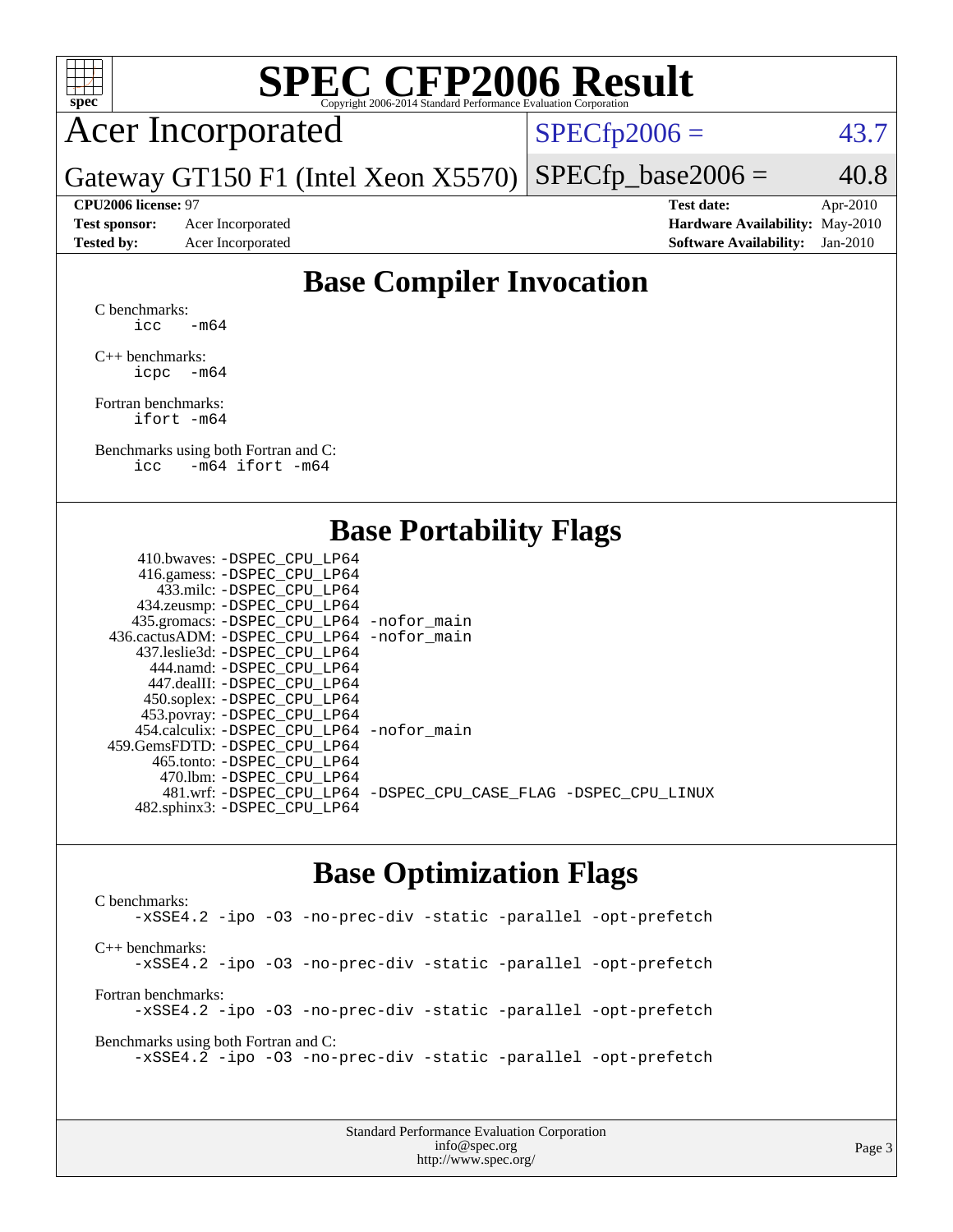

# **[SPEC CFP2006 Result](http://www.spec.org/auto/cpu2006/Docs/result-fields.html#SPECCFP2006Result)**

Acer Incorporated

 $SPECfp2006 = 43.7$  $SPECfp2006 = 43.7$ 

Gateway GT150 F1 (Intel Xeon X5570)  $SPECTp\_base2006 = 40.8$ 

**[Test sponsor:](http://www.spec.org/auto/cpu2006/Docs/result-fields.html#Testsponsor)** Acer Incorporated **[Hardware Availability:](http://www.spec.org/auto/cpu2006/Docs/result-fields.html#HardwareAvailability)** May-2010

**[CPU2006 license:](http://www.spec.org/auto/cpu2006/Docs/result-fields.html#CPU2006license)** 97 **[Test date:](http://www.spec.org/auto/cpu2006/Docs/result-fields.html#Testdate)** Apr-2010 **[Tested by:](http://www.spec.org/auto/cpu2006/Docs/result-fields.html#Testedby)** Acer Incorporated **[Software Availability:](http://www.spec.org/auto/cpu2006/Docs/result-fields.html#SoftwareAvailability)** Jan-2010

### **[Peak Compiler Invocation](http://www.spec.org/auto/cpu2006/Docs/result-fields.html#PeakCompilerInvocation)**

[C benchmarks](http://www.spec.org/auto/cpu2006/Docs/result-fields.html#Cbenchmarks):  $\text{icc}$   $-\text{m64}$ 

[C++ benchmarks:](http://www.spec.org/auto/cpu2006/Docs/result-fields.html#CXXbenchmarks) [icpc -m64](http://www.spec.org/cpu2006/results/res2010q3/cpu2006-20100608-11685.flags.html#user_CXXpeak_intel_icpc_64bit_bedb90c1146cab66620883ef4f41a67e)

[Fortran benchmarks](http://www.spec.org/auto/cpu2006/Docs/result-fields.html#Fortranbenchmarks): [ifort -m64](http://www.spec.org/cpu2006/results/res2010q3/cpu2006-20100608-11685.flags.html#user_FCpeak_intel_ifort_64bit_ee9d0fb25645d0210d97eb0527dcc06e)

[Benchmarks using both Fortran and C](http://www.spec.org/auto/cpu2006/Docs/result-fields.html#BenchmarksusingbothFortranandC): [icc -m64](http://www.spec.org/cpu2006/results/res2010q3/cpu2006-20100608-11685.flags.html#user_CC_FCpeak_intel_icc_64bit_0b7121f5ab7cfabee23d88897260401c) [ifort -m64](http://www.spec.org/cpu2006/results/res2010q3/cpu2006-20100608-11685.flags.html#user_CC_FCpeak_intel_ifort_64bit_ee9d0fb25645d0210d97eb0527dcc06e)

### **[Peak Portability Flags](http://www.spec.org/auto/cpu2006/Docs/result-fields.html#PeakPortabilityFlags)**

Same as Base Portability Flags

### **[Peak Optimization Flags](http://www.spec.org/auto/cpu2006/Docs/result-fields.html#PeakOptimizationFlags)**

[C benchmarks](http://www.spec.org/auto/cpu2006/Docs/result-fields.html#Cbenchmarks):

 433.milc: [-xSSE4.2](http://www.spec.org/cpu2006/results/res2010q3/cpu2006-20100608-11685.flags.html#user_peakPASS2_CFLAGSPASS2_LDFLAGS433_milc_f-xSSE42_f91528193cf0b216347adb8b939d4107)(pass 2) [-prof-gen](http://www.spec.org/cpu2006/results/res2010q3/cpu2006-20100608-11685.flags.html#user_peakPASS1_CFLAGSPASS1_LDFLAGS433_milc_prof_gen_e43856698f6ca7b7e442dfd80e94a8fc)(pass 1) [-ipo](http://www.spec.org/cpu2006/results/res2010q3/cpu2006-20100608-11685.flags.html#user_peakPASS2_CFLAGSPASS2_LDFLAGS433_milc_f-ipo)(pass 2) [-O3](http://www.spec.org/cpu2006/results/res2010q3/cpu2006-20100608-11685.flags.html#user_peakPASS2_CFLAGSPASS2_LDFLAGS433_milc_f-O3)(pass 2) [-no-prec-div](http://www.spec.org/cpu2006/results/res2010q3/cpu2006-20100608-11685.flags.html#user_peakPASS2_CFLAGSPASS2_LDFLAGS433_milc_f-no-prec-div)(pass 2) [-static](http://www.spec.org/cpu2006/results/res2010q3/cpu2006-20100608-11685.flags.html#user_peakPASS2_CFLAGSPASS2_LDFLAGS433_milc_f-static)(pass 2) [-prof-use](http://www.spec.org/cpu2006/results/res2010q3/cpu2006-20100608-11685.flags.html#user_peakPASS2_CFLAGSPASS2_LDFLAGS433_milc_prof_use_bccf7792157ff70d64e32fe3e1250b55)(pass 2) [-ansi-alias](http://www.spec.org/cpu2006/results/res2010q3/cpu2006-20100608-11685.flags.html#user_peakOPTIMIZE433_milc_f-ansi-alias)

 470.lbm: [-xSSE4.2](http://www.spec.org/cpu2006/results/res2010q3/cpu2006-20100608-11685.flags.html#user_peakPASS2_CFLAGSPASS2_LDFLAGS470_lbm_f-xSSE42_f91528193cf0b216347adb8b939d4107)(pass 2) [-prof-gen](http://www.spec.org/cpu2006/results/res2010q3/cpu2006-20100608-11685.flags.html#user_peakPASS1_CFLAGSPASS1_LDFLAGS470_lbm_prof_gen_e43856698f6ca7b7e442dfd80e94a8fc)(pass 1) [-ipo](http://www.spec.org/cpu2006/results/res2010q3/cpu2006-20100608-11685.flags.html#user_peakPASS2_CFLAGSPASS2_LDFLAGS470_lbm_f-ipo)(pass 2) [-O3](http://www.spec.org/cpu2006/results/res2010q3/cpu2006-20100608-11685.flags.html#user_peakPASS2_CFLAGSPASS2_LDFLAGS470_lbm_f-O3)(pass 2) [-no-prec-div](http://www.spec.org/cpu2006/results/res2010q3/cpu2006-20100608-11685.flags.html#user_peakPASS2_CFLAGSPASS2_LDFLAGS470_lbm_f-no-prec-div)(pass 2) [-static](http://www.spec.org/cpu2006/results/res2010q3/cpu2006-20100608-11685.flags.html#user_peakPASS2_CFLAGSPASS2_LDFLAGS470_lbm_f-static)(pass 2) [-prof-use](http://www.spec.org/cpu2006/results/res2010q3/cpu2006-20100608-11685.flags.html#user_peakPASS2_CFLAGSPASS2_LDFLAGS470_lbm_prof_use_bccf7792157ff70d64e32fe3e1250b55)(pass 2) [-parallel](http://www.spec.org/cpu2006/results/res2010q3/cpu2006-20100608-11685.flags.html#user_peakOPTIMIZE470_lbm_f-parallel) [-ansi-alias](http://www.spec.org/cpu2006/results/res2010q3/cpu2006-20100608-11685.flags.html#user_peakOPTIMIZE470_lbm_f-ansi-alias) [-auto-ilp32](http://www.spec.org/cpu2006/results/res2010q3/cpu2006-20100608-11685.flags.html#user_peakCOPTIMIZE470_lbm_f-auto-ilp32)

 482.sphinx3: [-xSSE4.2](http://www.spec.org/cpu2006/results/res2010q3/cpu2006-20100608-11685.flags.html#user_peakOPTIMIZE482_sphinx3_f-xSSE42_f91528193cf0b216347adb8b939d4107) [-ipo](http://www.spec.org/cpu2006/results/res2010q3/cpu2006-20100608-11685.flags.html#user_peakOPTIMIZE482_sphinx3_f-ipo) [-O3](http://www.spec.org/cpu2006/results/res2010q3/cpu2006-20100608-11685.flags.html#user_peakOPTIMIZE482_sphinx3_f-O3) [-no-prec-div](http://www.spec.org/cpu2006/results/res2010q3/cpu2006-20100608-11685.flags.html#user_peakOPTIMIZE482_sphinx3_f-no-prec-div) [-static](http://www.spec.org/cpu2006/results/res2010q3/cpu2006-20100608-11685.flags.html#user_peakOPTIMIZE482_sphinx3_f-static) [-auto-ilp32](http://www.spec.org/cpu2006/results/res2010q3/cpu2006-20100608-11685.flags.html#user_peakCOPTIMIZE482_sphinx3_f-auto-ilp32) [-unroll2](http://www.spec.org/cpu2006/results/res2010q3/cpu2006-20100608-11685.flags.html#user_peakCOPTIMIZE482_sphinx3_f-unroll_784dae83bebfb236979b41d2422d7ec2)

[C++ benchmarks:](http://www.spec.org/auto/cpu2006/Docs/result-fields.html#CXXbenchmarks)

 444.namd: [-xSSE4.2](http://www.spec.org/cpu2006/results/res2010q3/cpu2006-20100608-11685.flags.html#user_peakPASS2_CXXFLAGSPASS2_LDFLAGS444_namd_f-xSSE42_f91528193cf0b216347adb8b939d4107)(pass 2) [-prof-gen](http://www.spec.org/cpu2006/results/res2010q3/cpu2006-20100608-11685.flags.html#user_peakPASS1_CXXFLAGSPASS1_LDFLAGS444_namd_prof_gen_e43856698f6ca7b7e442dfd80e94a8fc)(pass 1) [-ipo](http://www.spec.org/cpu2006/results/res2010q3/cpu2006-20100608-11685.flags.html#user_peakPASS2_CXXFLAGSPASS2_LDFLAGS444_namd_f-ipo)(pass 2) [-O3](http://www.spec.org/cpu2006/results/res2010q3/cpu2006-20100608-11685.flags.html#user_peakPASS2_CXXFLAGSPASS2_LDFLAGS444_namd_f-O3)(pass 2) [-no-prec-div](http://www.spec.org/cpu2006/results/res2010q3/cpu2006-20100608-11685.flags.html#user_peakPASS2_CXXFLAGSPASS2_LDFLAGS444_namd_f-no-prec-div)(pass 2) [-static](http://www.spec.org/cpu2006/results/res2010q3/cpu2006-20100608-11685.flags.html#user_peakPASS2_CXXFLAGSPASS2_LDFLAGS444_namd_f-static)(pass 2) [-prof-use](http://www.spec.org/cpu2006/results/res2010q3/cpu2006-20100608-11685.flags.html#user_peakPASS2_CXXFLAGSPASS2_LDFLAGS444_namd_prof_use_bccf7792157ff70d64e32fe3e1250b55)(pass 2) [-fno-alias](http://www.spec.org/cpu2006/results/res2010q3/cpu2006-20100608-11685.flags.html#user_peakOPTIMIZE444_namd_f-no-alias_694e77f6c5a51e658e82ccff53a9e63a) [-auto-ilp32](http://www.spec.org/cpu2006/results/res2010q3/cpu2006-20100608-11685.flags.html#user_peakCXXOPTIMIZE444_namd_f-auto-ilp32)

 447.dealII: [-xSSE4.2](http://www.spec.org/cpu2006/results/res2010q3/cpu2006-20100608-11685.flags.html#user_peakPASS2_CXXFLAGSPASS2_LDFLAGS447_dealII_f-xSSE42_f91528193cf0b216347adb8b939d4107)(pass 2) [-prof-gen](http://www.spec.org/cpu2006/results/res2010q3/cpu2006-20100608-11685.flags.html#user_peakPASS1_CXXFLAGSPASS1_LDFLAGS447_dealII_prof_gen_e43856698f6ca7b7e442dfd80e94a8fc)(pass 1) [-ipo](http://www.spec.org/cpu2006/results/res2010q3/cpu2006-20100608-11685.flags.html#user_peakPASS2_CXXFLAGSPASS2_LDFLAGS447_dealII_f-ipo)(pass 2) [-O3](http://www.spec.org/cpu2006/results/res2010q3/cpu2006-20100608-11685.flags.html#user_peakPASS2_CXXFLAGSPASS2_LDFLAGS447_dealII_f-O3)(pass 2) [-no-prec-div](http://www.spec.org/cpu2006/results/res2010q3/cpu2006-20100608-11685.flags.html#user_peakPASS2_CXXFLAGSPASS2_LDFLAGS447_dealII_f-no-prec-div)(pass 2) [-static](http://www.spec.org/cpu2006/results/res2010q3/cpu2006-20100608-11685.flags.html#user_peakPASS2_CXXFLAGSPASS2_LDFLAGS447_dealII_f-static)(pass 2) [-prof-use](http://www.spec.org/cpu2006/results/res2010q3/cpu2006-20100608-11685.flags.html#user_peakPASS2_CXXFLAGSPASS2_LDFLAGS447_dealII_prof_use_bccf7792157ff70d64e32fe3e1250b55)(pass 2) [-unroll2](http://www.spec.org/cpu2006/results/res2010q3/cpu2006-20100608-11685.flags.html#user_peakOPTIMIZE447_dealII_f-unroll_784dae83bebfb236979b41d2422d7ec2) [-ansi-alias](http://www.spec.org/cpu2006/results/res2010q3/cpu2006-20100608-11685.flags.html#user_peakOPTIMIZE447_dealII_f-ansi-alias) [-scalar-rep-](http://www.spec.org/cpu2006/results/res2010q3/cpu2006-20100608-11685.flags.html#user_peakOPTIMIZE447_dealII_f-disablescalarrep_abbcad04450fb118e4809c81d83c8a1d) [-auto-ilp32](http://www.spec.org/cpu2006/results/res2010q3/cpu2006-20100608-11685.flags.html#user_peakCXXOPTIMIZE447_dealII_f-auto-ilp32)

 450.soplex: [-xSSE4.2](http://www.spec.org/cpu2006/results/res2010q3/cpu2006-20100608-11685.flags.html#user_peakPASS2_CXXFLAGSPASS2_LDFLAGS450_soplex_f-xSSE42_f91528193cf0b216347adb8b939d4107)(pass 2) [-prof-gen](http://www.spec.org/cpu2006/results/res2010q3/cpu2006-20100608-11685.flags.html#user_peakPASS1_CXXFLAGSPASS1_LDFLAGS450_soplex_prof_gen_e43856698f6ca7b7e442dfd80e94a8fc)(pass 1) [-ipo](http://www.spec.org/cpu2006/results/res2010q3/cpu2006-20100608-11685.flags.html#user_peakPASS2_CXXFLAGSPASS2_LDFLAGS450_soplex_f-ipo)(pass 2) [-O3](http://www.spec.org/cpu2006/results/res2010q3/cpu2006-20100608-11685.flags.html#user_peakPASS2_CXXFLAGSPASS2_LDFLAGS450_soplex_f-O3)(pass 2) [-no-prec-div](http://www.spec.org/cpu2006/results/res2010q3/cpu2006-20100608-11685.flags.html#user_peakPASS2_CXXFLAGSPASS2_LDFLAGS450_soplex_f-no-prec-div)(pass 2) [-static](http://www.spec.org/cpu2006/results/res2010q3/cpu2006-20100608-11685.flags.html#user_peakPASS2_CXXFLAGSPASS2_LDFLAGS450_soplex_f-static)(pass 2) [-prof-use](http://www.spec.org/cpu2006/results/res2010q3/cpu2006-20100608-11685.flags.html#user_peakPASS2_CXXFLAGSPASS2_LDFLAGS450_soplex_prof_use_bccf7792157ff70d64e32fe3e1250b55)(pass 2) [-opt-malloc-options=3](http://www.spec.org/cpu2006/results/res2010q3/cpu2006-20100608-11685.flags.html#user_peakOPTIMIZE450_soplex_f-opt-malloc-options_13ab9b803cf986b4ee62f0a5998c2238) [-auto-ilp32](http://www.spec.org/cpu2006/results/res2010q3/cpu2006-20100608-11685.flags.html#user_peakCXXOPTIMIZE450_soplex_f-auto-ilp32)

Continued on next page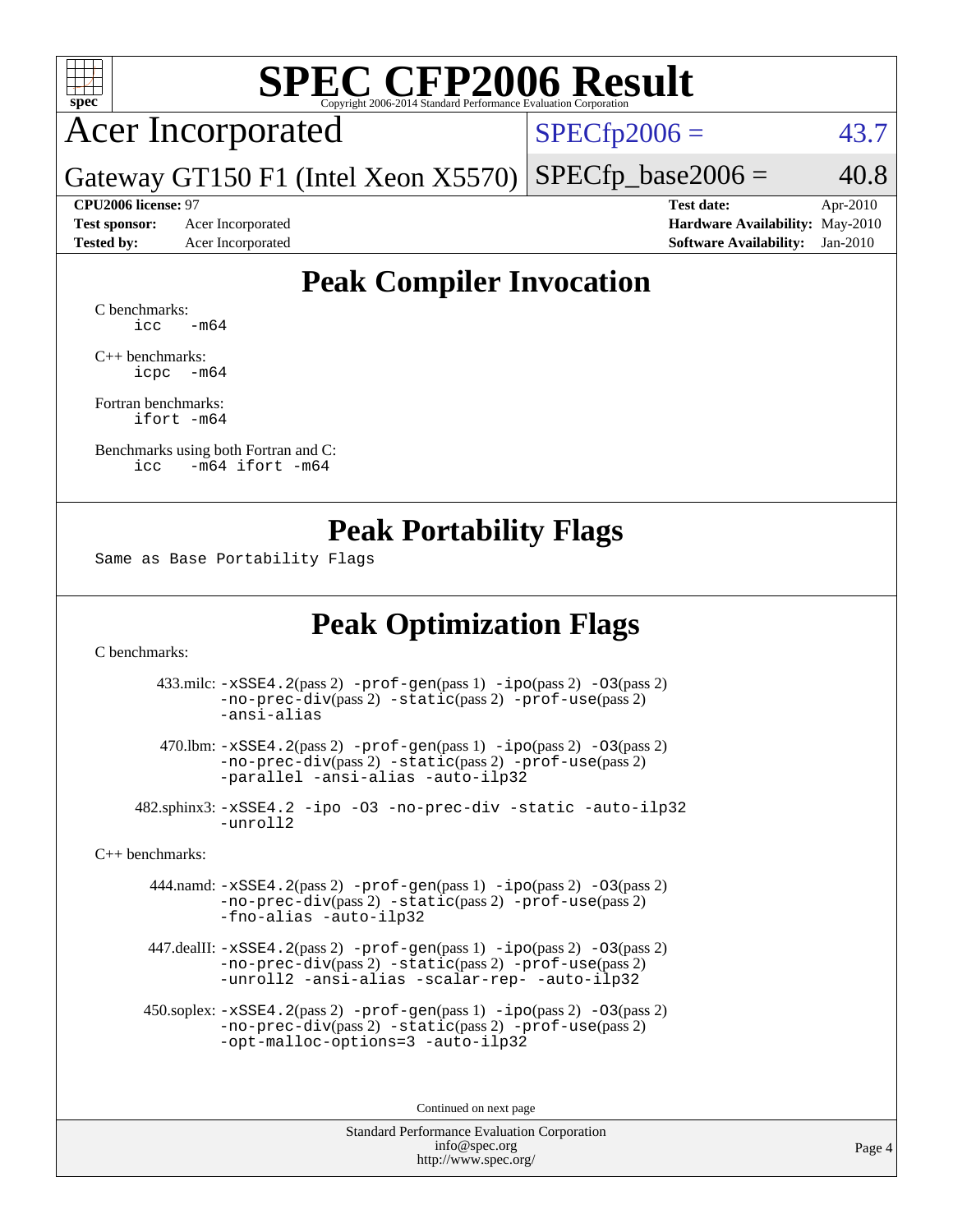

# **[SPEC CFP2006 Result](http://www.spec.org/auto/cpu2006/Docs/result-fields.html#SPECCFP2006Result)**

Acer Incorporated

 $SPECfp2006 = 43.7$  $SPECfp2006 = 43.7$ 

Page 5

Gateway GT150 F1 (Intel Xeon X5570)  $SPECTp\_base2006 = 40.8$ 

**[Tested by:](http://www.spec.org/auto/cpu2006/Docs/result-fields.html#Testedby)** Acer Incorporated **[Software Availability:](http://www.spec.org/auto/cpu2006/Docs/result-fields.html#SoftwareAvailability)** Jan-2010

**[CPU2006 license:](http://www.spec.org/auto/cpu2006/Docs/result-fields.html#CPU2006license)** 97 **[Test date:](http://www.spec.org/auto/cpu2006/Docs/result-fields.html#Testdate)** Apr-2010 **[Test sponsor:](http://www.spec.org/auto/cpu2006/Docs/result-fields.html#Testsponsor)** Acer Incorporated **[Hardware Availability:](http://www.spec.org/auto/cpu2006/Docs/result-fields.html#HardwareAvailability)** May-2010

## **[Peak Optimization Flags \(Continued\)](http://www.spec.org/auto/cpu2006/Docs/result-fields.html#PeakOptimizationFlags)**

|                                             | $\frac{1}{2}$                                                                                                                                                                             |  |  |  |  |
|---------------------------------------------|-------------------------------------------------------------------------------------------------------------------------------------------------------------------------------------------|--|--|--|--|
|                                             | 453.povray: -xSSE4.2(pass 2) -prof-gen(pass 1) -ipo(pass 2) -03(pass 2)<br>-no-prec-div(pass 2) -static(pass 2) -prof-use(pass 2)<br>-unroll4 -ansi-alias                                 |  |  |  |  |
| Fortran benchmarks:                         |                                                                                                                                                                                           |  |  |  |  |
|                                             | 410.bwaves: -xSSE4.2 -ipo -03 -no-prec-div -static -opt-prefetch<br>-parallel                                                                                                             |  |  |  |  |
|                                             | 416.gamess: $-xSSE4$ . 2(pass 2) $-prof-gen(pass 1) -ipo(pass 2) -O3(pass 2)$<br>-no-prec-div(pass 2) -static(pass 2) -prof-use(pass 2)<br>-unroll2 -Ob0 -ansi-alias -scalar-rep-         |  |  |  |  |
|                                             | $434$ .zeusmp: basepeak = yes                                                                                                                                                             |  |  |  |  |
|                                             | $437$ .leslie3d: basepeak = yes                                                                                                                                                           |  |  |  |  |
|                                             | $459.GemsFDTD: -xSSE4.2(pass 2) -prof-gen(pass 1) -ipo(pass 2) -03(pass 2)$<br>$-no-prec-div(pass 2) -static(pass 2) -prof-use(pass 2)$<br>-unroll2 -Ob0 -opt-prefetch -parallel          |  |  |  |  |
|                                             | 465.tonto: -xSSE4.2(pass 2) -prof-gen(pass 1) -ipo(pass 2) -03(pass 2)<br>$-no-prec-div(pass 2) -static(pass 2) -prof-use(pass 2)$<br>-inline-calloc -opt-malloc-options=3 -auto -unroll4 |  |  |  |  |
| Benchmarks using both Fortran and C:        |                                                                                                                                                                                           |  |  |  |  |
|                                             | 435.gromacs: -xSSE4.2(pass 2) -prof-gen(pass 1) -ipo(pass 2) -03(pass 2)<br>$-no\text{-prec-div}(pass 2)$ $-static(pass 2)$ $-prot\text{-use}(pass 2)$<br>-opt-prefetch -auto-ilp32       |  |  |  |  |
|                                             | 436.cactusADM: -xSSE4.2(pass 2) -prof-gen(pass 1) -ipo(pass 2) -03(pass 2)<br>$-no-prec-div(pass 2) -static(pass 2) -prof-use(pass 2)$<br>-unroll2 -opt-prefetch -parallel -auto-ilp32    |  |  |  |  |
|                                             | 454.calculix: -xSSE4.2 -ipo -03 -no-prec-div -static -auto-ilp32                                                                                                                          |  |  |  |  |
|                                             | 481.wrf: Same as 454.calculix                                                                                                                                                             |  |  |  |  |
|                                             | The flags file that was used to format this result can be browsed at<br>http://www.spec.org/cpu2006/flags/Intel-ic11.1-linux64-revE.20100316.html                                         |  |  |  |  |
|                                             | You can also download the XML flags source by saving the following link:<br>http://www.spec.org/cpu2006/flags/Intel-icll.1-linux64-revE.20100316.xml                                      |  |  |  |  |
|                                             |                                                                                                                                                                                           |  |  |  |  |
| Standard Performance Evaluation Corporation |                                                                                                                                                                                           |  |  |  |  |

[info@spec.org](mailto:info@spec.org) <http://www.spec.org/>